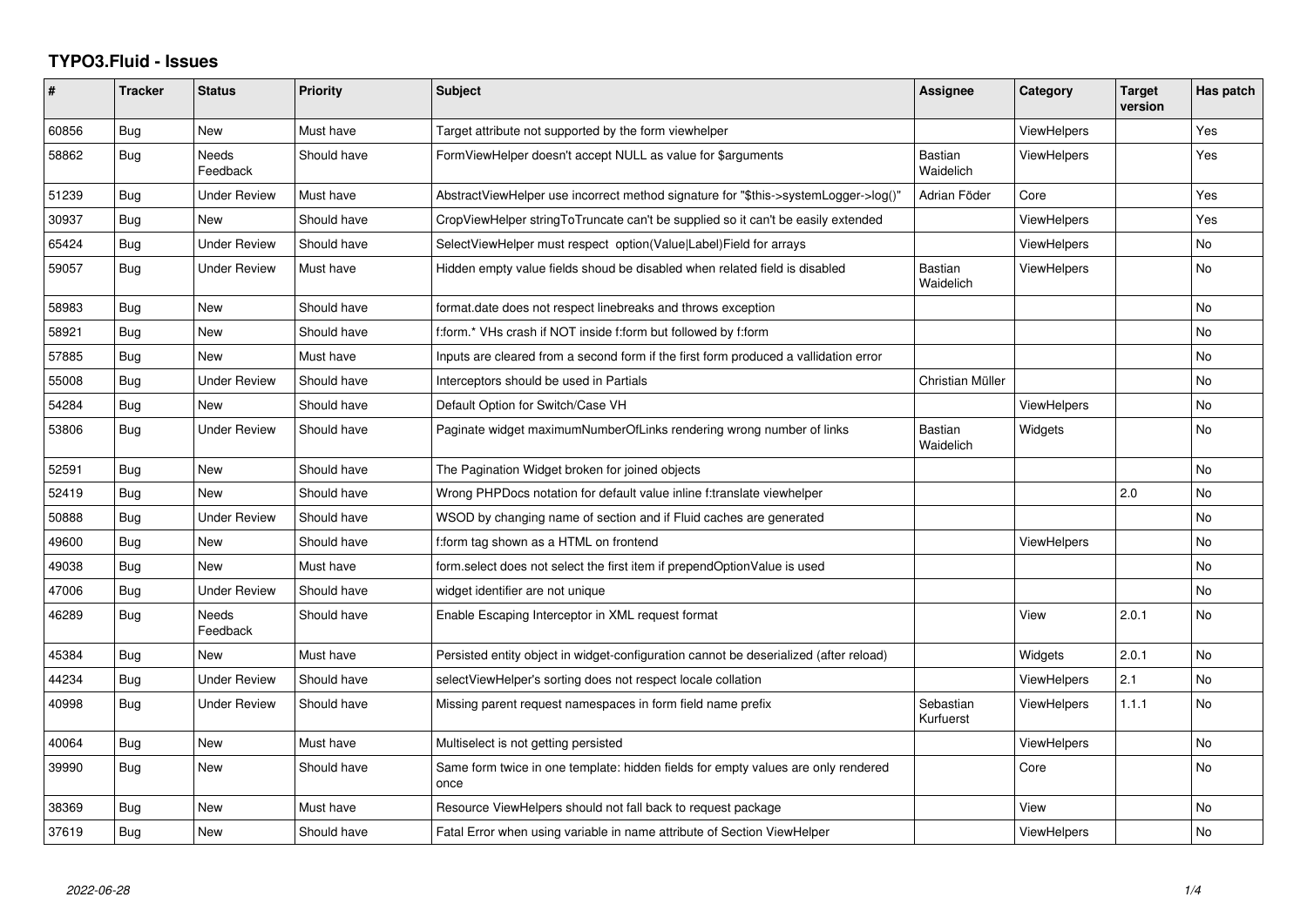| #     | <b>Tracker</b> | <b>Status</b>            | <b>Priority</b> | <b>Subject</b>                                                                                              | <b>Assignee</b>             | Category    | <b>Target</b><br>version | Has patch |
|-------|----------------|--------------------------|-----------------|-------------------------------------------------------------------------------------------------------------|-----------------------------|-------------|--------------------------|-----------|
| 36662 | Bug            | <b>Needs</b><br>Feedback | Should have     | Checked state isn't always correct when property is collection                                              | Kevin Ulrich<br>Moschallski | ViewHelpers | 1.1.1                    | No        |
| 36655 | Bug            | New                      | Should have     | Pagination Links                                                                                            |                             | Widgets     |                          | No        |
| 34682 | Bug            | <b>Under Review</b>      | Should have     | Radio Button missing checked on validation error                                                            |                             | ViewHelpers |                          | No        |
| 33628 | Bug            | Needs<br>Feedback        | Must have       | Multicheckboxes (multiselect) for Collections don't work                                                    | Christian Müller            | ViewHelpers |                          | No        |
| 33551 | <b>Bug</b>     | New                      | Must have       | View helper values break out of a partial scope                                                             | Sebastian<br>Kurfuerst      | Core        |                          | No        |
| 28554 | Bug            | <b>New</b>               | Should have     | (v4) implement feature flag to disable caching                                                              |                             |             |                          | No        |
| 28553 | Bug            | New                      | Should have     | improve XHProf test setup                                                                                   |                             |             |                          | No        |
| 28552 | <b>Bug</b>     | New                      | Should have     | (v5) write ViewHelper test for compiled run; adjust functional test to do two passes<br>(uncached & cached) |                             |             |                          | No        |
| 28551 | <b>Bug</b>     | Accepted                 | Should have     | (v4) backport VHTest                                                                                        | Sebastian<br>Kurfuerst      |             |                          | No        |
| 28550 | Bug            | <b>New</b>               | Should have     | (v4) make widgets cacheable, i.e. not implement childnodeaccess interface                                   |                             |             |                          | No        |
| 28549 | Bug            | New                      | Should have     | make widgets cacheable, i.e. not implement childnodeaccess interface                                        |                             |             |                          | No        |
| 27607 | Bug            | <b>New</b>               | Must have       | Make Fluid comparisons work when first element is STRING, second is NULL.                                   |                             | Core        |                          | No        |
| 12863 | Bug            | New                      | Should have     | Attributes of a viewhelper can't contain a '-'                                                              | Sebastian<br>Kurfuerst      | Core        |                          | No        |
| 8648  | Bug            | New                      | Should have     | format.crop ViewHelper should support all features of the crop stdWrap function                             |                             | ViewHelpers |                          | No        |
| 3481  | Bug            | <b>New</b>               | Should have     | Use ViewHelperVariableContainer in PostParseFacet                                                           |                             | Core        |                          | No        |
| 52536 | Bug            | <b>Under Review</b>      | Should have     | Errorclass not set if no property-attribute set                                                             |                             |             |                          |           |
| 13045 | Bug            | New                      | Should have     | Entity decode of strings are different between if-conditions and output of variable                         |                             |             |                          |           |
| 36559 | Feature        | New                      | Could have      | New widget progress bar                                                                                     |                             |             |                          | Yes       |
| 7608  | Feature        | New                      | Could have      | Configurable shorthand/object accessor delimiters                                                           |                             | Core        |                          | Yes       |
| 62346 | Feature        | New                      | Could have      | f:comment should have high precende                                                                         |                             | Core        | 3.x                      | No        |
| 60271 | Feature        | New                      | Should have     | Paginate viewhelper, should also support arrays                                                             |                             |             |                          | No        |
| 60181 | Feature        | New                      | Could have      | Caching mechanism for Fluid Views/Templates                                                                 |                             | View        |                          | No        |
| 60003 | Feature        | New                      | Should have     | Add required-Attribute to f:form.password                                                                   |                             | ViewHelpers |                          | No        |
| 52640 | Feature        | <b>Under Review</b>      | Should have     | Create an UnlessViewHelper as opposite to the IfViewHelper                                                  | <b>Marc Neuhaus</b>         |             |                          | No        |
| 51277 | Feature        | New                      | Should have     | ViewHelper context should be aware of actual file occurrence                                                |                             |             |                          | No        |
| 51100 | Feature        | New                      | Must have       | Links with absolute URI should have the option of URI Scheme                                                |                             | ViewHelpers |                          | No        |
| 49756 | Feature        | <b>Under Review</b>      | Should have     | Select values by array key in checkbox viewhelper                                                           |                             |             |                          | No        |
| 46545 | Feature        | New                      | Should have     | Better support for arrays in options of SelectViewHelper                                                    |                             |             |                          | No        |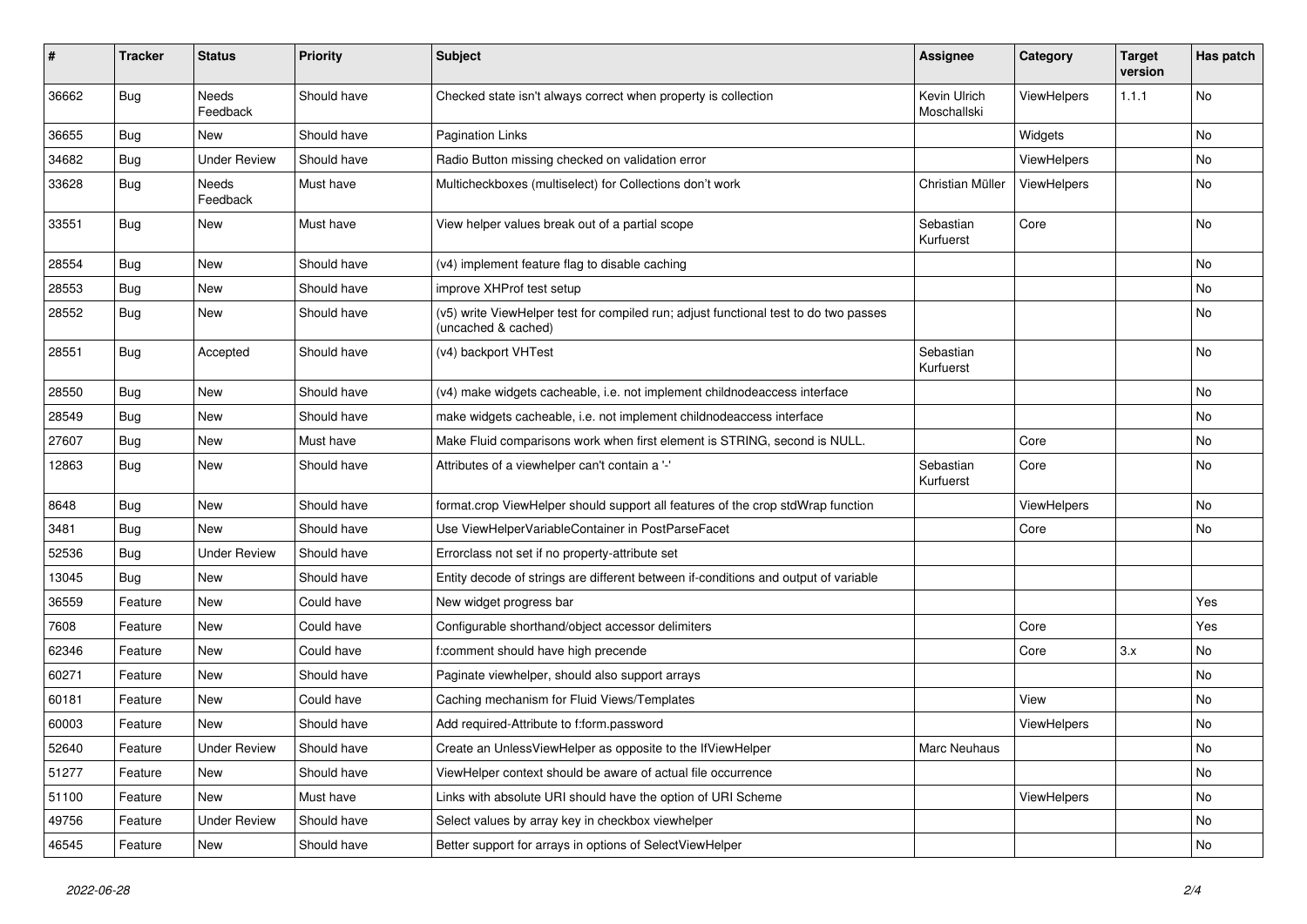| #     | <b>Tracker</b> | <b>Status</b>       | <b>Priority</b> | Subject                                                                                       | <b>Assignee</b>        | Category    | <b>Target</b><br>version | Has patch |
|-------|----------------|---------------------|-----------------|-----------------------------------------------------------------------------------------------|------------------------|-------------|--------------------------|-----------|
| 46257 | Feature        | <b>Under Review</b> | Should have     | Add escape sequence support for Fluid                                                         |                        | Core        |                          | No        |
| 45153 | Feature        | New                 | Should have     | f:be.menus.actionMenuItem - Detection of the current select option is insufficient            |                        |             |                          | No        |
| 43346 | Feature        | <b>Under Review</b> | Should have     | Allow property mapping configuration via template                                             | Karsten<br>Dambekalns  | ViewHelpers | 2.1                      | No        |
| 42397 | Feature        | New                 | Should have     | Missing viewhelper for general links                                                          |                        |             |                          | No        |
| 40081 | Feature        | <b>New</b>          | Should have     | Allow assigned variables as keys in arrays                                                    |                        |             |                          | <b>No</b> |
| 39936 | Feature        | New                 | Should have     | registerTagAttribute should handle default values                                             |                        | ViewHelpers |                          | No        |
| 38130 | Feature        | New                 | Should have     | Checkboxes and multiple select fields should have an assignable default value                 |                        |             |                          | No        |
| 37095 | Feature        | <b>New</b>          | Should have     | It should be possible to set a different template on a Fluid TemplateView inside an<br>action | Christopher<br>Hlubek  |             |                          | No        |
| 36410 | Feature        | New                 | Should have     | Allow templates to send arguments back to layout                                              |                        | ViewHelpers |                          | No        |
| 33394 | Feature        | Needs<br>Feedback   | Should have     | Logical expression parser for BooleanNode                                                     | <b>Tobias Liebig</b>   | Core        |                          | No        |
| 33215 | Feature        | New                 | Should have     | RFC: Dynamic values in ObjectAccess paths                                                     |                        |             |                          | <b>No</b> |
| 31955 | Feature        | New                 | Should have     | f:uri.widget                                                                                  |                        | Widgets     |                          | No        |
| 30555 | Feature        | New                 | Could have      | Make TagBuilder more extensible                                                               |                        | Core        |                          | No        |
| 10472 | Feature        | <b>New</b>          | Could have      | Fluid Standalone distribution                                                                 |                        | Core        |                          | No        |
| 8989  | Feature        | Needs<br>Feedback   | Could have      | Search path for fluid template files                                                          |                        | View        |                          | No        |
| 5933  | Feature        | Accepted            | Should have     | Optional section rendering                                                                    | Sebastian<br>Kurfuerst | ViewHelpers |                          | <b>No</b> |
| 3725  | Feature        | New                 | Could have      | CSS Engine                                                                                    | Christian Müller       | ViewHelpers |                          | <b>No</b> |
| 3291  | Feature        | Needs<br>Feedback   | Should have     | Cacheable viewhelpers                                                                         |                        |             |                          | No        |
| 48355 | Feature        | New                 | Could have      | Assign output of viewhelper to template variable for further processing.                      |                        |             |                          |           |
| 45345 | Feature        | Needs<br>Feedback   | Should have     | Easy to use comments for fluid that won't show in output                                      |                        |             |                          |           |
| 9514  | Feature        | New                 | Should have     | Support explicit Array Arguments for ViewHelpers                                              |                        |             |                          |           |
| 9005  | Feature        | Accepted            | Could have      | Fluid Template Analyzer (FTA)                                                                 | Sebastian<br>Kurfuerst |             |                          |           |
| 4704  | Feature        | New                 | Should have     | Improve parsing exception messages                                                            |                        | Core        |                          |           |
| 1907  | Feature        | New                 | Could have      | Default values for view helpers based on context                                              |                        | Core        |                          |           |
| 32035 | Task           | New                 | Should have     | Improve fluid error messages                                                                  |                        | Core        |                          | Yes       |
| 56237 | Task           | New                 | Should have     | in-line (Condition) ViewHelpers should not evaluate on parsing                                |                        |             |                          | No        |
| 54195 | Task           | New                 | Should have     | Rename and move FormViewHelper's errorClass value, currently 'f3-form-error'                  | Adrian Föder           | ViewHelpers |                          | No        |